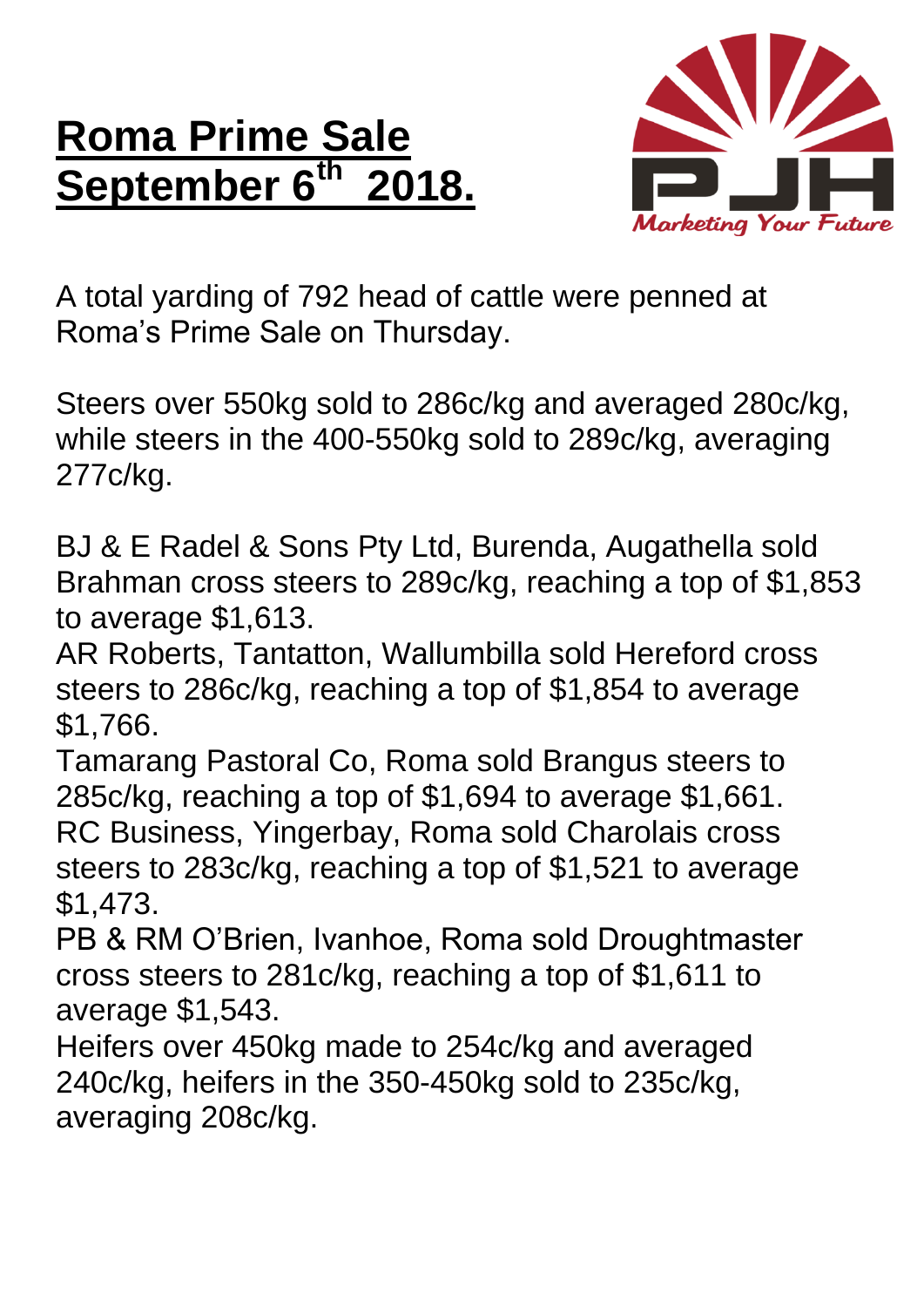Earle Grazing Pty Ltd sold Charolais cross heifers to 245c/kg, reaching a top of \$1,262 to average \$1,243. RL & MJK Taylor, Wynrose, Wallumbilla sold Charolais cross heifers to 243c/kg, reaching a top of \$1,106 to average \$1,106.

Cows over 500kg peaked at 236c/kg and averaged 217c/kg, while cows in the 400-500kg class topped at 228c/kg and averaged 192c/kg.

Keddstock Pty Ltd, Moongool, Yuleba sold Charolais cows to 236c/kg, reaching a top of \$1,456 to average \$1,125. Gwenbrook Farms, Gwenbrook, Roma sold Santa cross cows to 231c/kg, reaching a top of \$1,357 to average \$910.

Double M Partnership, Glanworth, Charleville sold Cross breed cows to 229c/kg, reaching a top of \$1,395 to average \$1,150.

Paul Currin, Elward Downs, Longreach sold Droughtmaster cows to 228c/kg, reaching a top of \$1,139 to average \$998.

Moonya Pastoral Co, Moonya, Roma sold Droughtmaster cross cows to 222c/kg, reaching a top of \$1,244 to average \$951.

Bulls over 600kg earned to 252c/kg and averaged 231c/kg.

## *PJH sell 5 th position next week.*

*Please be aware that all cattle being sold must be accompanied by a National Cattle Health Declaration as well as NVD*